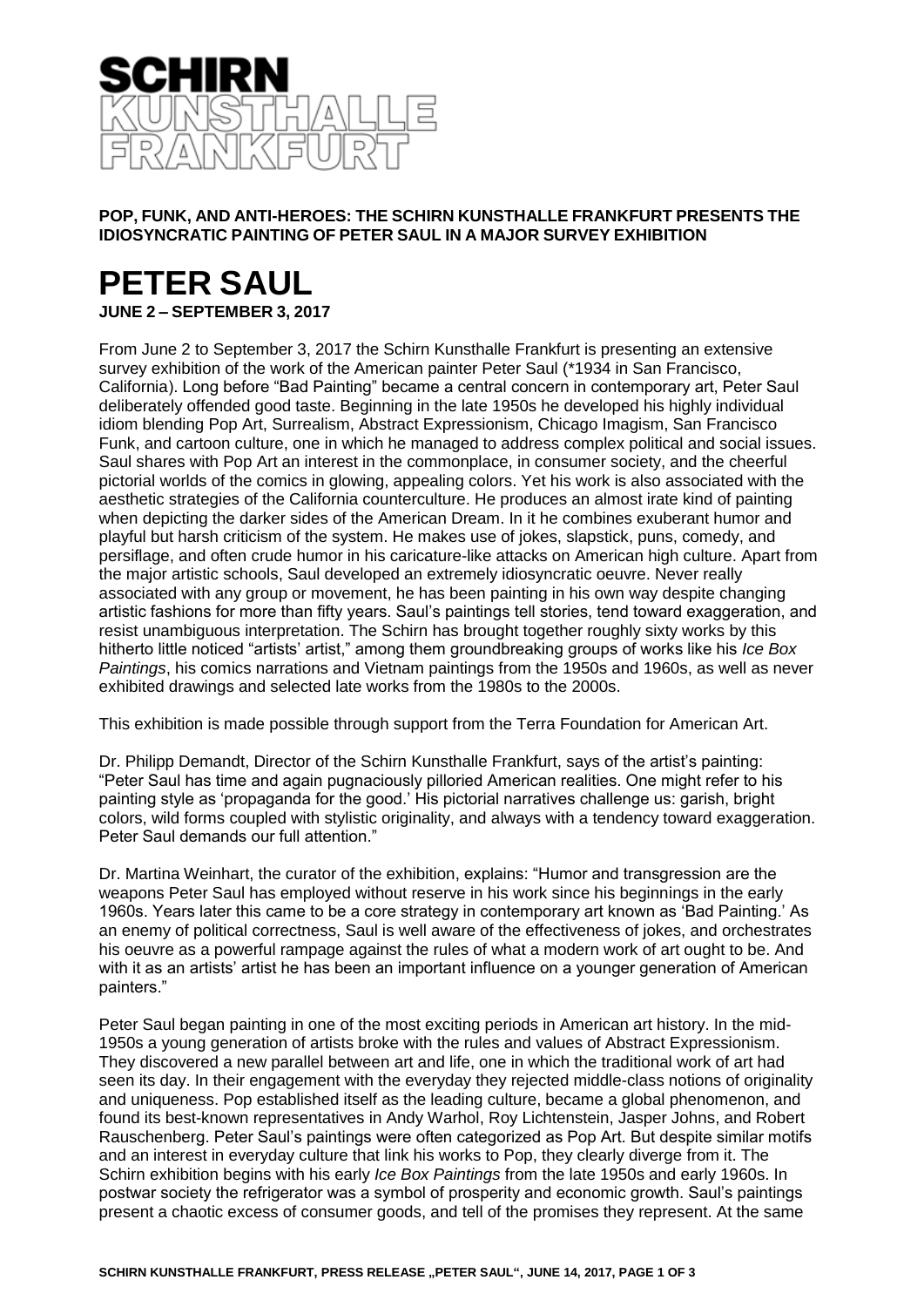

time they are settings for narratives of mass and consumer culture: in a weird formal language Saul packs whole lives into these *Ice Boxes*. With their complex pictorial structure they also have a certain similarity with the dynamic gestures in the Abstract Expressionism of a Willem de Kooning. In his painting Saul combines contrasting stylistic directions like Pop Art and Abstract Expressionism, and as a unique feature adds to his motifs the telling of stories.

As the characters in his narrations the painter frequently chose popular comic-strip heroes like Mickey Mouse, Superman, or Donald Duck. They were figures everyone knew, and with whom the public identified. In his works from the 1960s he used his comic characters in dealing with serious political issues. In the painting *Mickey Mouse vs. The Japs* (1962), for example, he lets a tiny Mickey Mouse, representing the average American, take on the Japanese. In doing so he was hardly thinking of the United States as a melting pot, but rather alluding to the cleavages and conflicts between cultures. In addition to Mickey Mouse, Superman—to this day the best known of all the superheroes—frequently turns up in his works. But Saul deconstructs the role of the flawless hero; he pictures him in banal settings, and concentrates on his darker moments of defeat. From this series the Schirn is showing *Superman and Superdog in Jail* (1963), in which the hero is sitting in a torn costume in jail, while below him Superdog is eagerly drinking from a toilet bowl; also *Superman's Punishment* (1963), in which the hero is being flattened by a monstrous steam roller, his leg bent in the wrong direction, his arm squashed, and his face an ashen gray. In a whole series of other paintings Saul shifts to the main focus of his narratives and illustrates crimes and violence. He pictures a *Killer* (1964), a *Woman Being Murdered* (1964), a perpetrator who after a *Sex Crime* (1964) wants to dispose of the woman's corpse, or a group of bank robbers, the *Super Crime Team* (1961–62). Saul illustrates where such crimes can end in the work *Crime Doesn't Pay* (1963) named after a popular American comic book series—and in *Man in Electric Chair* (1964), in which gangsters and villains are confronted with the law.

In the mid-1960s Saul increasingly included political messages in his works. His proximity to Funk Art, especially Junk Culture, a specific genre prominent on the West Coast and especially in San Francisco, is obvious. His artistic position, with a preference for everything bizarre, sensual, informal, and often even ugly, is visible in his works presented in the legendary Funk exhibition in 1967 at the University Art Museum in Berkeley. Funk Art was the expression of a strengthening counterculture with a passionate disdain for the enticements of consumerism, for bigotry, and for the world's rigidity, vulgarity, and injustice. In 1965 Saul was one of the first painters to turn to one of the darkest chapters in American history with his Vietnam paintings. The Schirn is presenting *Yankee Garbage* (1966), *Vietnam* (1966), and the main work from this group, *Saigon* (1967), in which Saul takes a stand and expresses his rage at such atrocities as the torture and sexual violence perpetrated by the American military in Vietnam. Here too the artist employed the language of comic books: all the figures are caught up in a chaotic jumble, garishly colorful, and overdrawn. In these works one sees both a very dark, sarcastic humor and biting criticism of the political system.

In addition to subjects like the Vietnam War and the sexual exploitation of women, Saul deals in his works with racial conflicts and social discrepancies between poverty and wealth. The Schirn is presenting some of his most meaningful paintings, like *The Government of California* (1969), in which Saul stages a showdown between good and evil beneath the Golden Gate Bridge: the ultraconservative governor Ronald Reagan against the human rights icon Martin Luther King Jr. In addition to King, Saul repeatedly painted the human rights activist Angela Davis. In the painting *San Quentin #1 (Angela Davis in San Quentin)* (1971) she is seen naked in front of the prison gates, being tormented by three little pigs named "Justis," "Munny," and "Powur." In this work Saul's love of word play and disdain for proper orthography and semantics is obvious. Violations against linguistic rules run through his entire oeuvre. Reagan returns as a motif in 1983: in *Ronald Reagan in Grenada* Saul pictured the former Western hero and then president of the United States as a dark anti-Superman wildly taking potshots with dollar bills in his hand. To this day Peter Saul's painting deals with contemporary American issues, as in his *Bush at Abu Ghraib* from 2006.